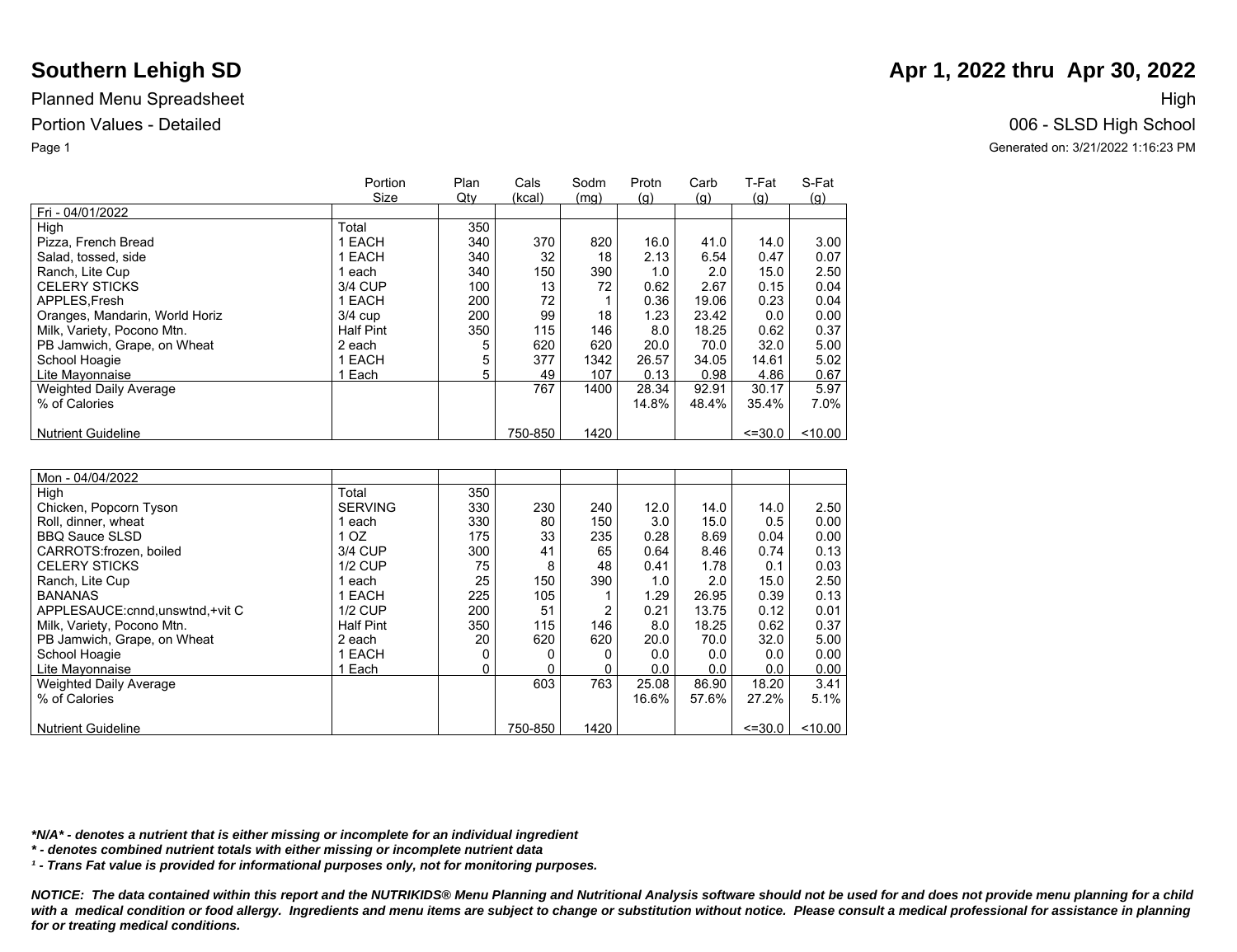|                               | Portion          | Plan | Cals    | Sodm | Protn | Carb   | T-Fat       | S-Fat   |
|-------------------------------|------------------|------|---------|------|-------|--------|-------------|---------|
|                               | Size             | Qtv  | (kcal)  | (mq) | (q)   | (q)    | (q)         | (q)     |
| Tue - 04/05/2022              |                  |      |         |      |       |        |             |         |
| High                          | Total            | 350  |         |      |       |        |             |         |
| Corn Dogs, Mini, MS-HS        | <b>EACH</b>      | 300  | 340     | 880  | 12.0  | 36.0   | 16.0        | 3.00    |
| Baked Beans SLSD              | 3/4 CUP          | 350  | 273     | 547  | 9.85  | 64.83  | 0.82        | 0.15    |
| Ketchup, Red Gold packet      | 2 EACH           | 350  | 20      | 210  | 0.0   | 6.0    | 0.0         | 0.00    |
| <b>CELERY STICKS</b>          | <b>1/2 CUP</b>   | 50   | 8       | 48   | 0.41  | 1.78   | 0.1         | 0.03    |
| Ranch, Dressing PC 12 G       | <b>EACH</b>      | 50   | 67      | 100  | 0.2   | 0.7    | 7.0         | 1.10    |
| Apples, Sliced, pre-bagged    | each             | 250  | 30      |      | 0.0   | 8.0    | 0.0         | 0.00    |
| Peaches, diced                | $1/2$ cup        | 250  | 63      | 9    | 0.0   | 15.3   | 0.0         | 0.00    |
| Milk, Variety, Pocono Mtn.    | <b>Half Pint</b> | 350  | 115     | 146  | 8.0   | 18.25  | 0.62        | 0.37    |
| PB Jamwich, Grape, on Wheat   | 2 each           | 50   | 620     | 620  | 20.0  | 70.0   | 32.0        | 5.00    |
| School Hoagie                 | <b>EACH</b>      |      |         |      | 0.0   | 0.0    | 0.0         | 0.00    |
| Lite Mayonnaise               | Each             | 0    |         |      | 0.0   | 0.0    | 0.0         | 0.00    |
| <b>Weighted Daily Average</b> |                  |      | 866     | 1773 | 31.08 | 146.94 | 20.75       | 3.97    |
| % of Calories                 |                  |      |         |      | 14.4% | 67.9%  | 21.6%       | 4.1%    |
|                               |                  |      |         |      |       |        |             |         |
| <b>Nutrient Guideline</b>     |                  |      | 750-850 | 1420 |       |        | $\leq 30.0$ | < 10.00 |

| Wed - 04/06/2022            |                  |     |         |      |       |        |             |         |
|-----------------------------|------------------|-----|---------|------|-------|--------|-------------|---------|
| High                        | Total            | 350 |         |      |       |        |             |         |
| Eggo Mini Waffles           | Each             | 335 | 200     | 270  | 5.0   | 34.0   | 5.0         | 1.50    |
| Syrup cup, reduced calorie  | each             | 335 | 50      | 0    | 0.0   | 13.0   | 0.0         | 0.00    |
| Sausage Links - Performance | 1 Each           | 335 | 190     | 270  | 6.0   | 0.0    | 19.0        | 6.00    |
| Fries, McCain 5/16"         | 4 oz             | 335 | 195     | 44   | 3.54  | 30.12  | 6.2         | 0.00    |
| Ketchup, Red Gold packet    | 2 EACH           | 500 | 20      | 210  | 0.0   | 6.0    | 0.0         | 0.00    |
| <b>CELERY STICKS</b>        | $1/2$ CUP        | 50  | 8       | 48   | 0.41  | 1.78   | 0.1         | 0.03    |
| Ranch, Dressing PC 12 G     | 1 EACH           | 50  | 67      | 100  | 0.2   | 0.7    | 7.0         | 1.10    |
| Apples, Sliced, pre-bagged  | 1 each           | 250 | 30      | 0    | 0.0   | 8.0    | 0.0         | 0.00    |
| Peaches, diced              | $1/2$ cup        | 250 | 63      | 9    | 0.0   | 15.3   | 0.0         | 0.00    |
| Milk, Variety, Pocono Mtn.  | <b>Half Pint</b> | 350 | 115     | 146  | 8.0   | 18.25  | 0.62        | 0.37    |
| PB Jamwich, Grape, on Wheat | 2 each           | 5   | 620     | 620  | 20.0  | 70.0   | 32.0        | 5.00    |
| School Hoagie               | 1 EACH           | 10  | 377     | 1342 | 26.57 | 34.05  | 14.61       | 5.02    |
| Lite Mayonnaise             | 1 Each           | 10  | 49      | 107  | 0.13  | 0.98   | 4.86        | 0.67    |
| Weighted Daily Average      |                  |     | 849     | 1083 | 23.06 | 119.64 | 31.56       | 7.95    |
| % of Calories               |                  |     |         |      | 10.9% | 56.3%  | 33.4%       | 8.4%    |
|                             |                  |     |         |      |       |        |             |         |
| <b>Nutrient Guideline</b>   |                  |     | 750-850 | 1420 |       |        | $\leq 30.0$ | < 10.00 |

*\*N/A\* - denotes a nutrient that is either missing or incomplete for an individual ingredient*

*\* - denotes combined nutrient totals with either missing or incomplete nutrient data*

*¹ - Trans Fat value is provided for informational purposes only, not for monitoring purposes.*

*NOTICE: The data contained within this report and the NUTRIKIDS® Menu Planning and Nutritional Analysis software should not be used for and does not provide menu planning for a child*  with a medical condition or food allergy. Ingredients and menu items are subject to change or substitution without notice. Please consult a medical professional for assistance in planning *for or treating medical conditions.*

# **Southern Lehigh SD Apr 1, 2022 thru Apr 30, 2022 Apr 1, 2022 thru Apr 30, 2022**

Portion Values - Detailed 006 - SLSD High School Page 2 Generated on: 3/21/2022 1:16:23 PM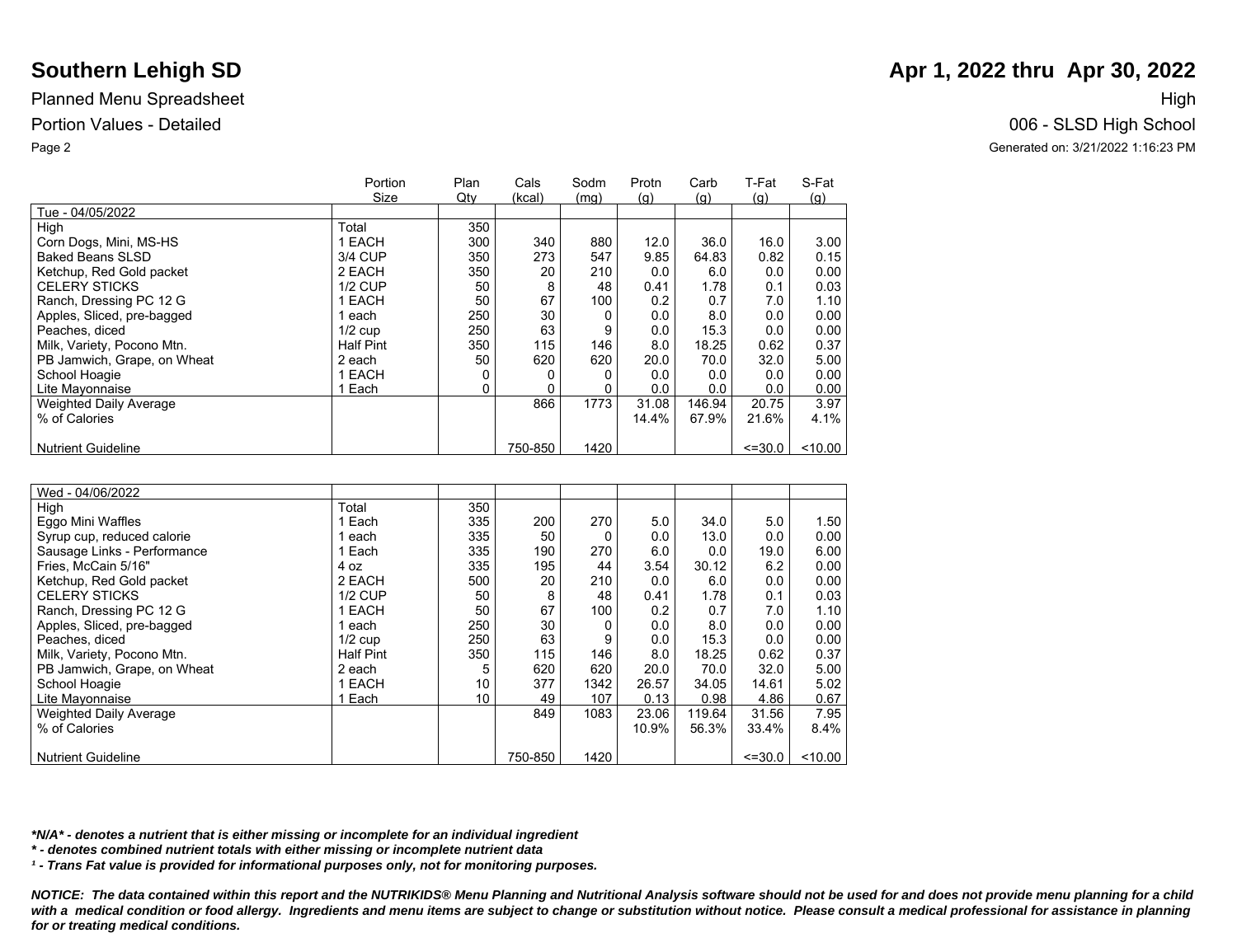|                                | Portion          | Plan | Cals    | Sodm | Protn | Carb  | T-Fat             | S-Fat     |
|--------------------------------|------------------|------|---------|------|-------|-------|-------------------|-----------|
|                                | Size             | Qty  | (kcal)  | (mq) | (q)   | (q)   | $\left( q\right)$ | (g)       |
| Thu - 04/07/2022               |                  |      |         |      |       |       |                   |           |
| High                           | Total            | 350  |         |      |       |       |                   |           |
| Sweet and Sour Chicken Unbread | 1 EACH           | 300  | 301     | 408  | 21.48 | 36.85 | 6.69              | 3.29      |
| BROCCOLI: frozen, boiled HS    | .75 cup          | 350  | 39      | 15   | 4.28  | 7.38  | 0.17              | 0.02      |
| <b>CELERY STICKS</b>           | <b>1/2 CUP</b>   | 50   | 8       | 48   | 0.41  | 1.78  | 0.1               | 0.03      |
| Ranch, Dressing PC 12 G        | 1 EACH           | 50   | 67      | 100  | 0.2   | 0.7   | 7.0               | 1.10      |
| Apples, Sliced, pre-bagged     | each             | 250  | 30      |      | 0.0   | 8.0   | 0.0               | 0.00      |
| Peaches, diced                 | $1/2$ cup        | 250  | 63      | 9    | 0.0   | 15.3  | 0.0               | 0.00      |
| Milk, Variety, Pocono Mtn.     | <b>Half Pint</b> | 350  | 115     | 146  | 8.0   | 18.25 | 0.62              | 0.37      |
| PB Jamwich, Grape, on Wheat    | 2 each           | 50   | 620     | 620  | 20.0  | 70.0  | 32.0              | 5.00      |
| School Hoagie                  | 1 EACH           | 0    |         |      | 0.0   | 0.0   | 0.0               | 0.00      |
| Lite Mayonnaise                | 1 Each           | 0    |         |      | 0.0   | 0.0   | 0.0               | 0.00      |
| <b>Weighted Daily Average</b>  |                  |      | 578     | 628  | 33.63 | 84.22 | 12.11             | 4.10      |
| % of Calories                  |                  |      |         |      | 23.3% | 58.3% | 18.9%             | 6.4%      |
|                                |                  |      |         |      |       |       |                   |           |
| <b>Nutrient Guideline</b>      |                  |      | 750-850 | 1420 |       |       | $\leq 30.0$       | $<$ 10.00 |

| Fri - 04/08/2022               |                  |     |         |      |       |        |             |       |
|--------------------------------|------------------|-----|---------|------|-------|--------|-------------|-------|
| High                           | Total            | 350 |         |      |       |        |             |       |
| Pizza, Big Daddy               | 1 EACH           | 340 | 470     | 730  | 23.98 | 53.97  | 17.99       | 8.99  |
| Pepperoni, Sliced              | <b>SERVING</b>   | 300 | 66      | 177  | 2.53  | 0.0    | 6.58        | 2.53  |
| Salad, tossed, side            | 1 EACH           | 340 | 32      | 18   | 2.13  | 6.54   | 0.47        | 0.07  |
| Ranch, Dressing PC 12 G        | 1 EACH           | 340 | 67      | 100  | 0.2   | 0.7    | 7.0         | 1.10  |
| <b>CELERY STICKS</b>           | 3/4 CUP          | 100 | 13      | 72   | 0.62  | 2.67   | 0.15        | 0.04  |
| APPLES.Fresh                   | 1 EACH           | 100 | 72      |      | 0.36  | 19.06  | 0.23        | 0.04  |
| Oranges, Mandarin, World Horiz | $3/4$ cup        | 300 | 99      | 18   | 1.23  | 23.42  | 0.0         | 0.00  |
| Milk, Variety, Pocono Mtn.     | <b>Half Pint</b> | 350 | 115     | 146  | 8.0   | 18.25  | 0.62        | 0.37  |
| PB Jamwich, Grape, on Wheat    | 2 each           | 5   | 620     | 620  | 20.0  | 70.0   | 32.0        | 5.00  |
| School Hoagie                  | 1 EACH           | 5   | 377     | 1342 | 26.57 | 34.05  | 14.61       | 5.02  |
| Lite Mayonnaise                | 1 Each           | 5   | 49      | 107  | 0.13  | 0.98   | 4.86        | 0.67  |
| <b>Weighted Daily Average</b>  |                  |     | 847     | 1188 | 37.74 | 105.49 | 31.85       | 12.59 |
| % of Calories                  |                  |     |         |      | 17.8% | 49.8%  | 33.8%       | 13.4% |
|                                |                  |     |         |      |       |        |             |       |
| <b>Nutrient Guideline</b>      |                  |     | 750-850 | 1420 |       |        | $\leq 30.0$ | 10.00 |

*\*N/A\* - denotes a nutrient that is either missing or incomplete for an individual ingredient*

*\* - denotes combined nutrient totals with either missing or incomplete nutrient data*

*¹ - Trans Fat value is provided for informational purposes only, not for monitoring purposes.*

*NOTICE: The data contained within this report and the NUTRIKIDS® Menu Planning and Nutritional Analysis software should not be used for and does not provide menu planning for a child*  with a medical condition or food allergy. Ingredients and menu items are subject to change or substitution without notice. Please consult a medical professional for assistance in planning *for or treating medical conditions.*

## **Southern Lehigh SD Apr 1, 2022 thru Apr 30, 2022 Apr 1, 2022 thru Apr 30, 2022**

Portion Values - Detailed 006 - SLSD High School Page 3 Generated on: 3/21/2022 1:16:23 PM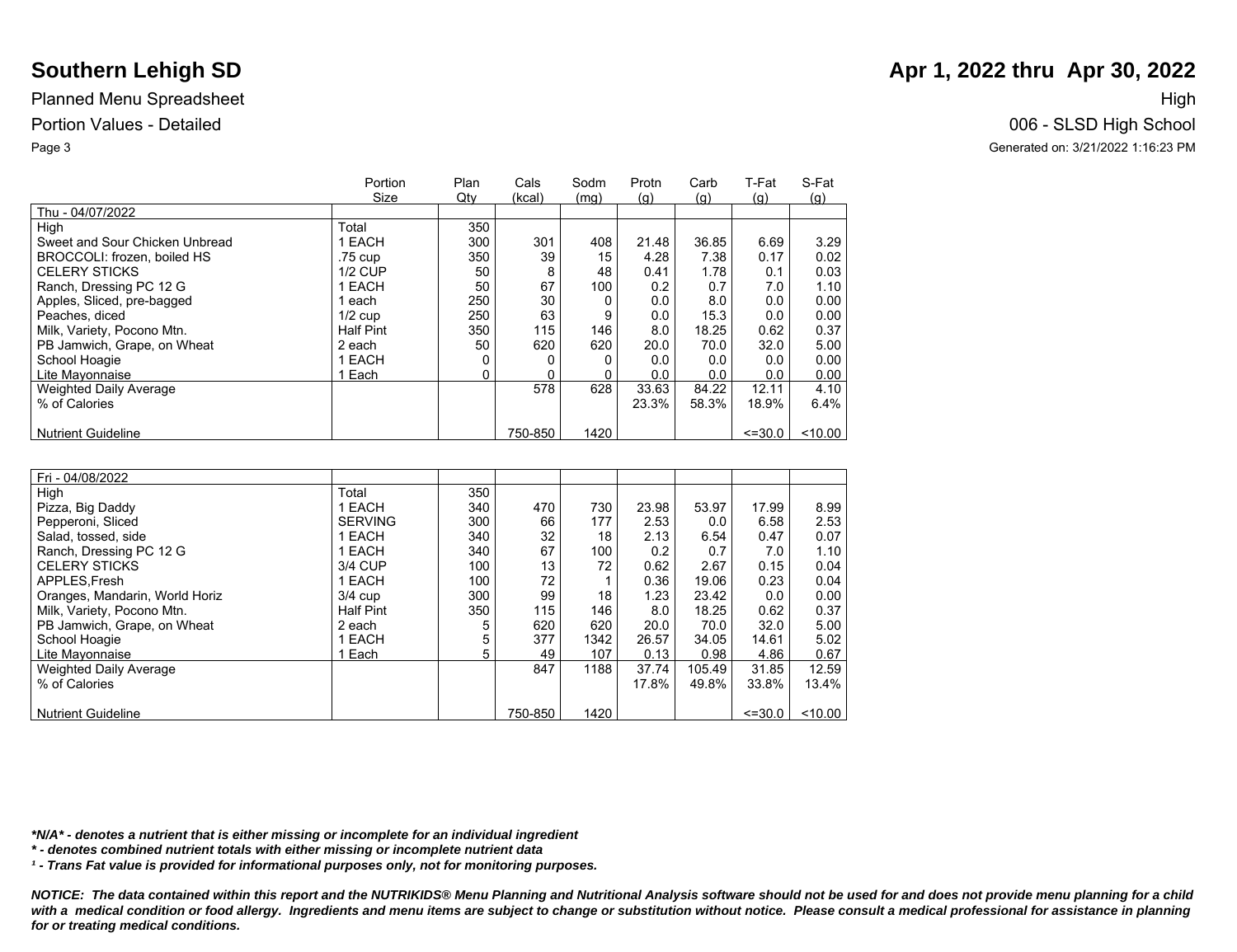|                               | Portion          | Plan | Cals    | Sodm | Protn      | Carb       | T-Fat       | S-Fat |
|-------------------------------|------------------|------|---------|------|------------|------------|-------------|-------|
|                               | Size             | Qty  | (kcal)  | (mq) | <u>(g)</u> | <u>(g)</u> | (q)         | (g)   |
| Mon - 04/11/2022              |                  |      |         |      |            |            |             |       |
| High                          | Total            | 350  |         |      |            |            |             |       |
| Dutch Waffle                  | each             | 335  | 300     | 350  | 4.0        | 43.0       | 13.0        | 3.00  |
| Syrup cup, reduced calorie    | 1 each           | 335  | 50      |      | 0.0        | 13.0       | 0.0         | 0.00  |
| Sausage Links - Performance   | 1 Each           | 335  | 190     | 270  | 6.0        | 0.0        | 19.0        | 6.00  |
| Fries. McCain 5/16"           | 4 oz             | 335  | 195     | 44   | 3.54       | 30.12      | 6.2         | 0.00  |
| Ketchup, Red Gold packet      | 2 EACH           | 500  | 20      | 210  | 0.0        | 6.0        | 0.0         | 0.00  |
| <b>CELERY STICKS</b>          | <b>1/2 CUP</b>   | 50   | 8       | 48   | 0.41       | 1.78       | 0.1         | 0.03  |
| Ranch, Dressing PC 12 G       | 1 EACH           | 50   | 67      | 100  | 0.2        | 0.7        | 7.0         | 1.10  |
| Apples, Sliced, pre-bagged    | 1 each           | 250  | 30      |      | 0.0        | 8.0        | 0.0         | 0.00  |
| Peaches, diced                | $1/2$ cup        | 250  | 63      | 9    | 0.0        | 15.3       | 0.0         | 0.00  |
| Milk, Variety, Pocono Mtn.    | <b>Half Pint</b> | 350  | 115     | 146  | 8.0        | 18.25      | 0.62        | 0.37  |
| PB Jamwich, Grape, on Wheat   | 2 each           | 5    | 620     | 620  | 20.0       | 70.0       | 32.0        | 5.00  |
| School Hoagie                 | 1 EACH           | 10   | 377     | 1342 | 26.57      | 34.05      | 14.61       | 5.02  |
| Lite Mayonnaise               | 1 Each           | 10   | 49      | 107  | 0.13       | 0.98       | 4.86        | 0.67  |
| <b>Weighted Daily Average</b> |                  |      | 945     | 1160 | 22.10      | 128.25     | 39.22       | 9.38  |
| % of Calories                 |                  |      |         |      | 9.4%       | 54.3%      | 37.3%       | 8.9%  |
|                               |                  |      |         |      |            |            |             |       |
| <b>Nutrient Guideline</b>     |                  |      | 750-850 | 1420 |            |            | $\leq 30.0$ | 10.00 |

| Tue - 04/12/2022                  |                  |     |         |                |       |       |             |         |
|-----------------------------------|------------------|-----|---------|----------------|-------|-------|-------------|---------|
| High                              | Total            | 350 |         |                |       |       |             |         |
| CHICKEN, Tenders, Tyson           | 4 each           | 330 | 347     | 520            | 20.0  | 21.33 | 18.67       | 3.33    |
| Roll, dinner, wheat               | each             | 330 | 80      | 150            | 3.0   | 15.0  | 0.5         | 0.00    |
| <b>BBQ Sauce SLSD</b>             | 1 <sub>OZ</sub>  | 175 | 33      | 235            | 0.28  | 8.69  | 0.04        | 0.00    |
| CARROTS: frozen. boiled           | 3/4 CUP          | 300 | 41      | 65             | 0.64  | 8.46  | 0.74        | 0.13    |
| <b>CELERY STICKS</b>              | <b>1/2 CUP</b>   | 75  | 8       | 48             | 0.41  | 1.78  | 0.1         | 0.03    |
| Ranch, Lite Cup                   | 1 each           | 25  | 150     | 390            | 1.0   | 2.0   | 15.0        | 2.50    |
| <b>BANANAS</b>                    | 1 EACH           | 225 | 105     |                | 1.29  | 26.95 | 0.39        | 0.13    |
| APPLESAUCE: cnnd, unswtnd, +vit C | $1/2$ CUP        | 200 | 51      | $\overline{2}$ | 0.21  | 13.75 | 0.12        | 0.01    |
| Milk, Variety, Pocono Mtn.        | <b>Half Pint</b> | 350 | 115     | 146            | 8.0   | 18.25 | 0.62        | 0.37    |
| PB Jamwich, Grape, on Wheat       | 2 each           | 20  | 620     | 620            | 20.0  | 70.0  | 32.0        | 5.00    |
| School Hoagie                     | 1 EACH           | 0   |         |                | 0.0   | 0.0   | 0.0         | 0.00    |
| Lite Mayonnaise                   | Each             | 0   |         |                | 0.0   | 0.0   | 0.0         | 0.00    |
| <b>Weighted Daily Average</b>     |                  |     | 713     | 1027           | 32.62 | 93.81 | 22.60       | 4.19    |
| % of Calories                     |                  |     |         |                | 18.3% | 52.6% | 28.5%       | 5.3%    |
|                                   |                  |     |         |                |       |       |             |         |
| <b>Nutrient Guideline</b>         |                  |     | 750-850 | 1420           |       |       | $\leq 30.0$ | < 10.00 |

*\*N/A\* - denotes a nutrient that is either missing or incomplete for an individual ingredient*

*\* - denotes combined nutrient totals with either missing or incomplete nutrient data*

*¹ - Trans Fat value is provided for informational purposes only, not for monitoring purposes.*

*NOTICE: The data contained within this report and the NUTRIKIDS® Menu Planning and Nutritional Analysis software should not be used for and does not provide menu planning for a child*  with a medical condition or food allergy. Ingredients and menu items are subject to change or substitution without notice. Please consult a medical professional for assistance in planning *for or treating medical conditions.*

# **Southern Lehigh SD Apr 1, 2022 thru Apr 30, 2022 Apr 1, 2022 thru Apr 30, 2022**

Portion Values - Detailed 006 - SLSD High School Page 4 Generated on: 3/21/2022 1:16:23 PM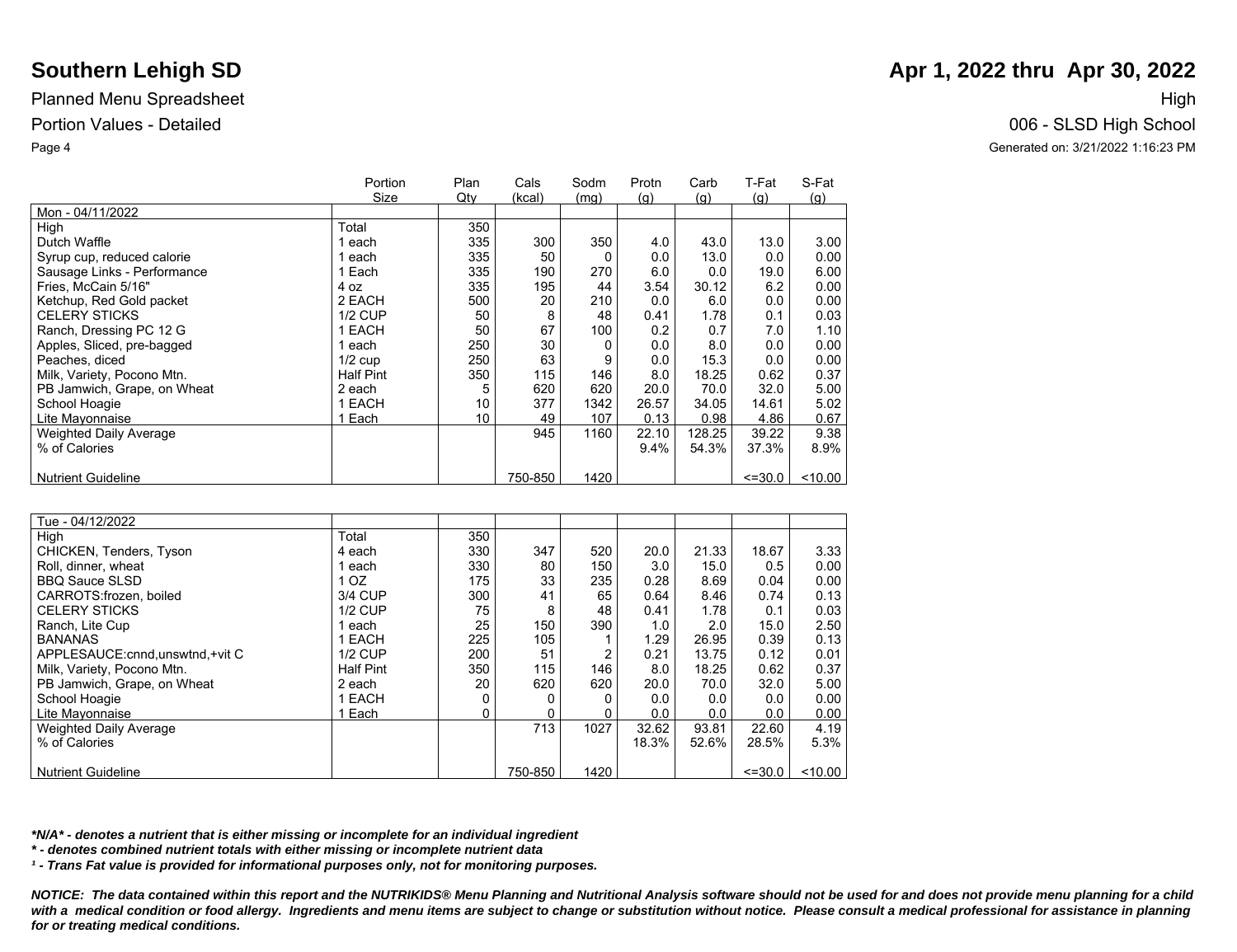|                                | Portion          | Plan | Cals    | Sodm | Protn | Carb   | T-Fat       | S-Fat      |
|--------------------------------|------------------|------|---------|------|-------|--------|-------------|------------|
|                                | Size             | Qty  | (kcal)  | (mq) | (g)   | (q)    | (g)         | <u>(g)</u> |
| Wed - 04/13/2022               |                  |      |         |      |       |        |             |            |
| High                           | Total            | 350  |         |      |       |        |             |            |
| Pizza, Big Daddy               | 1 EACH           | 340  | 470     | 730  | 23.98 | 53.97  | 17.99       | 8.99       |
| Salad, tossed, side            | 1 EACH           | 340  | 32      | 18   | 2.13  | 6.54   | 0.47        | 0.07       |
| Italian dressing, PC           | 1 EACH           | 340  | 10      | 109  | 0.0   | 1.0    | 1.0         | 0.00       |
| <b>CELERY STICKS</b>           | 3/4 CUP          | 100  | 13      | 72   | 0.62  | 2.67   | 0.15        | 0.04       |
| APPLES, Fresh                  | 1 EACH           | 200  | 72      |      | 0.36  | 19.06  | 0.23        | 0.04       |
| Oranges, Mandarin, World Horiz | $3/4$ cup        | 200  | 99      | 18   | 1.23  | 23.42  | 0.0         | 0.00       |
| Milk, Variety, Pocono Mtn.     | <b>Half Pint</b> | 350  | 115     | 146  | 8.0   | 18.25  | 0.62        | 0.37       |
| PB Jamwich, Grape, on Wheat    | 2 each           |      | 620     | 620  | 20.0  | 70.0   | 32.0        | 5.00       |
| School Hoagie                  | 1 EACH           | 5    | 377     | 1342 | 26.57 | 34.05  | 14.61       | 5.02       |
| Lite Mayonnaise                | Each             | 5    | 49      | 107  | 0.13  | 0.98   | 4.86        | 0.67       |
| <b>Weighted Daily Average</b>  |                  |      | 728     | 1040 | 35.12 | 104.53 | 20.44       | 9.36       |
| % of Calories                  |                  |      |         |      | 19.3% | 57.4%  | 25.3%       | 11.6%      |
|                                |                  |      |         |      |       |        |             |            |
| <b>Nutrient Guideline</b>      |                  |      | 750-850 | 1420 |       |        | $\leq 30.0$ | $<$ 10.00  |
|                                |                  |      |         |      |       |        |             |            |

| Thu - 04/14/2022          |                |   |         |      |         |         |             |           |
|---------------------------|----------------|---|---------|------|---------|---------|-------------|-----------|
| High                      | Total          | υ |         |      |         |         |             |           |
| NO SCHOOL TODAY           | <b>SERVING</b> |   |         |      | 0.0     | 0.0     | 0.0         | 0.00      |
| Weighted Daily Average    |                |   |         |      | 0.00    | 0.00    | 0.00        | 0.00      |
| % of Calories             |                |   |         |      | $0.0\%$ | $0.0\%$ | $0.0\%$     | $0.0\%$   |
|                           |                |   |         |      |         |         |             |           |
| <b>Nutrient Guideline</b> |                |   | 750-850 | 1420 |         |         | $\le$ =30.0 | $<$ 10.00 |

| Fri - 04/15/2022          |                |         |      |         |         |             |           |
|---------------------------|----------------|---------|------|---------|---------|-------------|-----------|
| High                      | Total          |         |      |         |         |             |           |
| NO SCHOOL TODAY           | <b>SERVING</b> |         |      | 0.0     | 0.0     | 0.0         | 0.00      |
| Weighted Daily Average    |                | 0       |      | 0.00    | 0.00    | 0.00        | 0.00      |
| % of Calories             |                |         |      | $0.0\%$ | $0.0\%$ | $0.0\%$     | $0.0\%$   |
|                           |                |         |      |         |         |             |           |
| <b>Nutrient Guideline</b> |                | 750-850 | 1420 |         |         | $\le$ =30.0 | $<$ 10.00 |

| 18/2022<br>Mon<br>U4.<br>18/2022                |                   |  |     |     |     |      |
|-------------------------------------------------|-------------------|--|-----|-----|-----|------|
| High                                            | Totai             |  |     |     |     |      |
| $T$ $\cap$ $\cap$<br>NO<br>≏HOOL.<br>50<br>UDAY | /ING<br>ОI<br>. . |  | v.v | 0.0 | 0.0 | 0.00 |

*\*N/A\* - denotes a nutrient that is either missing or incomplete for an individual ingredient*

*\* - denotes combined nutrient totals with either missing or incomplete nutrient data*

*¹ - Trans Fat value is provided for informational purposes only, not for monitoring purposes.*

*NOTICE: The data contained within this report and the NUTRIKIDS® Menu Planning and Nutritional Analysis software should not be used for and does not provide menu planning for a child*  with a medical condition or food allergy. Ingredients and menu items are subject to change or substitution without notice. Please consult a medical professional for assistance in planning *for or treating medical conditions.*

# **Southern Lehigh SD Apr 1, 2022 thru Apr 30, 2022 Apr 1, 2022 thru Apr 30, 2022**

## Portion Values - Detailed 006 - SLSD High School Page 5 Generated on: 3/21/2022 1:16:23 PM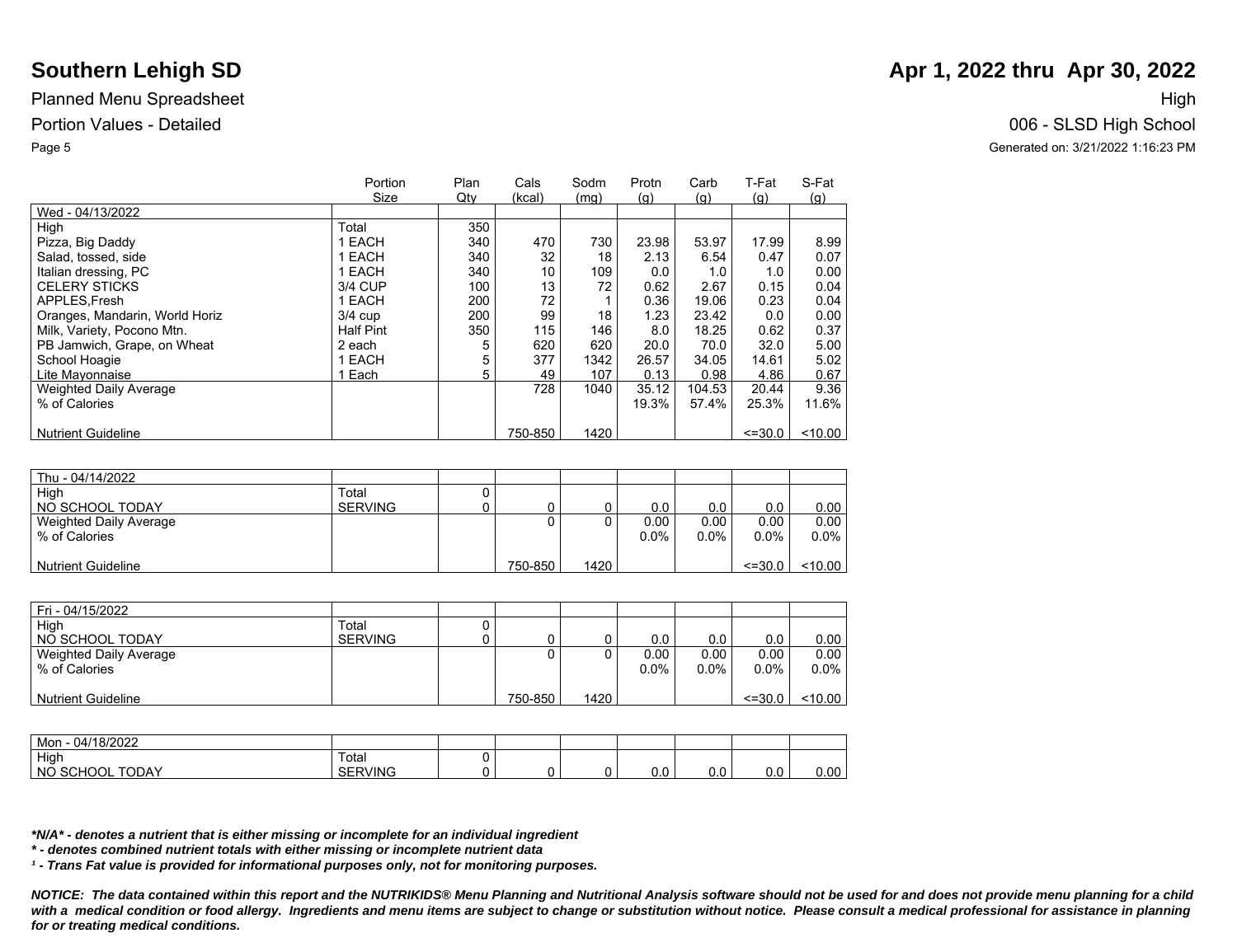|                                         | Portion<br>Size | Plan<br>Qtv | Cals<br>(kcal) | Sodm<br>(mq) | Protn<br><u>(g)</u> | Carb<br>$\left( 9\right)$ | T-Fat<br><u>(a)</u> | S-Fat<br>(g)    |
|-----------------------------------------|-----------------|-------------|----------------|--------------|---------------------|---------------------------|---------------------|-----------------|
| Weighted Daily Average<br>% of Calories |                 |             |                |              | 0.00<br>$0.0\%$     | 0.00<br>$0.0\%$           | 0.00<br>$0.0\%$     | 0.00<br>$0.0\%$ |
| <b>Nutrient Guideline</b>               |                 |             | 750-850        | 1420         |                     |                           | $\leq 30.0$         | <10.00          |

| Tue - 04/19/2022            |                  |     |         |      |       |        |             |       |
|-----------------------------|------------------|-----|---------|------|-------|--------|-------------|-------|
| High                        | Total            | 350 |         |      |       |        |             |       |
| Chicken Patty Sandwich      | 1 EACH           | 345 | 350     | 820  | 24.0  | 33.0   | 14.5        | 2.50  |
| <b>Baked Beans SLSD</b>     | 3/4 CUP          | 350 | 273     | 547  | 9.85  | 64.83  | 0.82        | 0.15  |
| <b>CELERY STICKS</b>        | <b>1/2 CUP</b>   | 50  | 8       | 48   | 0.41  | 1.78   | 0.1         | 0.03  |
| Italian dressing, PC        | 1 EACH           | 50  | 10      | 109  | 0.0   | 1.0    | 1.0         | 0.00  |
| Apples, Sliced, pre-bagged  | 1 each           | 150 | 30      |      | 0.0   | 8.0    | 0.0         | 0.00  |
| Peaches, diced              | $1/2$ cup        | 350 | 63      | 9    | 0.0   | 15.3   | 0.0         | 0.00  |
| Milk, Variety, Pocono Mtn.  | <b>Half Pint</b> | 350 | 115     | 146  | 8.0   | 18.25  | 0.62        | 0.37  |
| PB Jamwich, Grape, on Wheat | 2 each           |     | 620     | 620  | 20.0  | 70.0   | 32.0        | 5.00  |
| School Hoagie               | 1 EACH           |     |         |      | 0.0   | 0.0    | 0.0         | 0.00  |
| Lite Mayonnaise             | 1 Each           | 0   |         |      | 0.0   | 0.0    | 0.0         | 0.00  |
| Weighted Daily Average      |                  |     | 821     | 1541 | 41.86 | 135.74 | 16.36       | 3.06  |
| % of Calories               |                  |     |         |      | 20.4% | 66.1%  | 17.9%       | 3.4%  |
|                             |                  |     |         |      |       |        |             |       |
| <b>Nutrient Guideline</b>   |                  |     | 750-850 | 1420 |       |        | $\leq 30.0$ | 10.00 |

| Wed - 04/20/2022            |                  |     |     |     |      |       |      |      |
|-----------------------------|------------------|-----|-----|-----|------|-------|------|------|
| High                        | Total            | 350 |     |     |      |       |      |      |
| <b>FRENCH TOAST STICKS</b>  | <b>SERVING</b>   | 325 | 377 | 876 | 13.1 | 56.82 | 10.8 | 2.71 |
| SYRUP, PANCAKE              | 1 TBSP           | 325 | 46  | 16  | 0.0  | 12.06 | 0.0  | 0.00 |
| Sausage Links - Performance | 1 Each           | 325 | 190 | 270 | 6.0  | 0.0   | 19.0 | 6.00 |
| Potato, Tator Tots          | <b>SERVING</b>   | 300 | 130 | 310 | 2.0  | 17.0  | 6.0  | 1.00 |
| Ketchup, Red Gold packet    | 2 EACH           | 150 | 20  | 210 | 0.0  | 6.0   | 0.0  | 0.00 |
| <b>CELERY STICKS</b>        | $1/2$ CUP        | 50  | 8   | 48  | 0.41 | 1.78  | 0.1  | 0.03 |
| Apples, Sliced, pre-bagged  | 1 each           | 250 | 30  | 0   | 0.0  | 8.0   | 0.0  | 0.00 |
| Peaches, diced              | $1/2$ cup        | 150 | 63  | 9   | 0.0  | 15.3  | 0.0  | 0.00 |
| Milk, Variety, Pocono Mtn.  | <b>Half Pint</b> | 350 | 115 | 146 | 8.0  | 18.25 | 0.62 | 0.37 |
| PBJ, Uncrustable Wheat      | 1 EACH           | 25  | 580 | 540 | 18.0 | 55.0  | 32.0 | 7.00 |
| School Hoagie               | 1 EACH           |     |     | 0   | 0.0  | 0.0   | 0.0  | 0.00 |
| Lite Mavonnaise             | 1 Each           |     |     | 0   | 0.0  | 0.0   | 0.0  | 0.00 |

*\*N/A\* - denotes a nutrient that is either missing or incomplete for an individual ingredient*

*\* - denotes combined nutrient totals with either missing or incomplete nutrient data*

*¹ - Trans Fat value is provided for informational purposes only, not for monitoring purposes.*

*NOTICE: The data contained within this report and the NUTRIKIDS® Menu Planning and Nutritional Analysis software should not be used for and does not provide menu planning for a child*  with a medical condition or food allergy. Ingredients and menu items are subject to change or substitution without notice. Please consult a medical professional for assistance in planning *for or treating medical conditions.*

# **Southern Lehigh SD Apr 1, 2022 thru Apr 30, 2022 Apr 1, 2022 thru Apr 30, 2022**

Portion Values - Detailed 006 - SLSD High School Page 6 Generated on: 3/21/2022 1:16:23 PM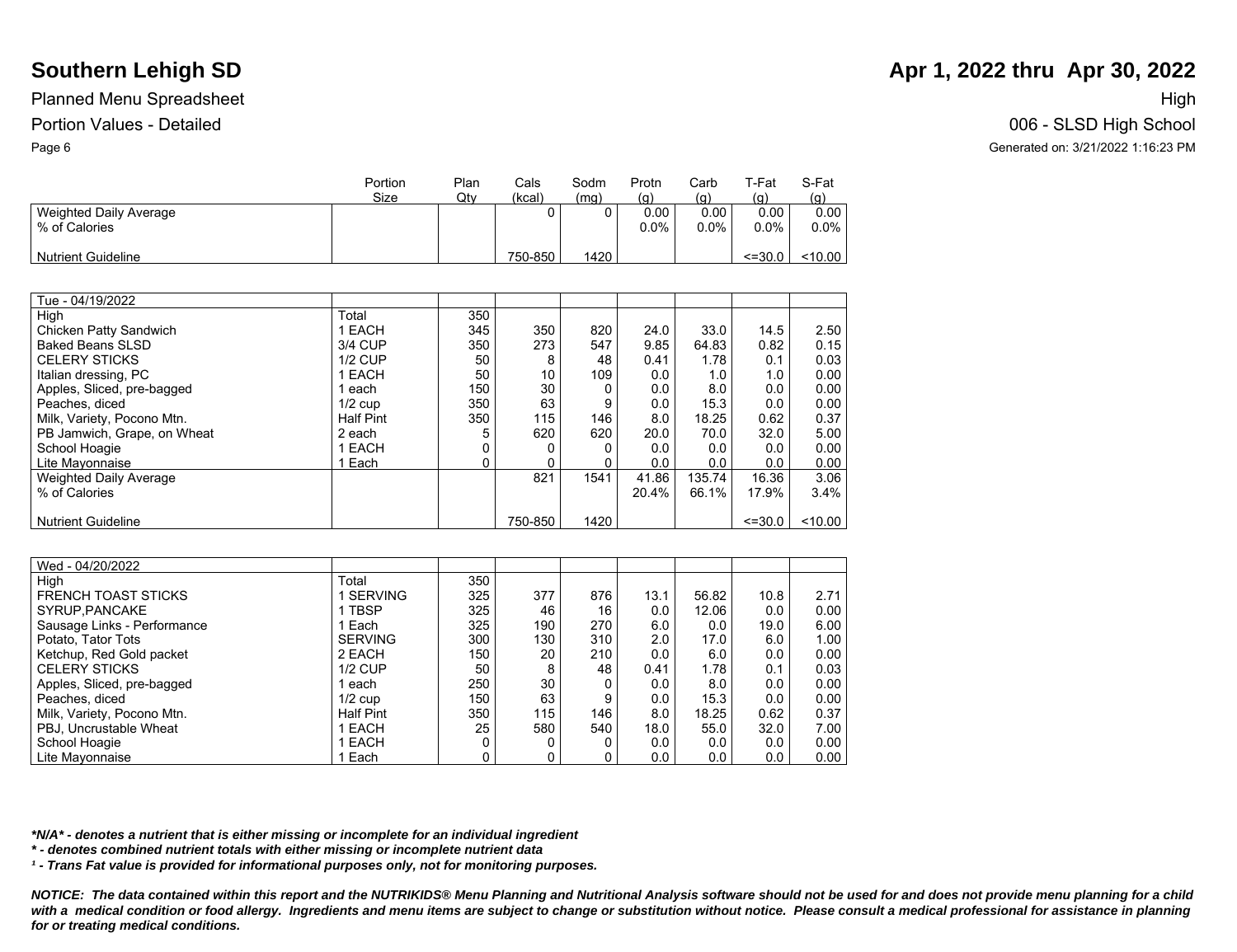|                                         | Portion | Plan | Cals    | Sodm | Protn             | Carb              | ⊤-Fat          | S-Fat           |
|-----------------------------------------|---------|------|---------|------|-------------------|-------------------|----------------|-----------------|
|                                         | Size    | Qty  | (kcal)  | (mq) | <u>(a)</u>        | $\left( q\right)$ | <u>(g)</u>     | (g)             |
| Weighted Daily Average<br>% of Calories |         |      | 895     | 1630 | 28.79<br>$12.9\%$ | 115.81<br>51.7%   | 35.74<br>35.9% | 9.83<br>$9.9\%$ |
| <b>Nutrient Guideline</b>               |         |      | 750-850 | 1420 |                   |                   | $\leq 30.0$    | < 10.00         |

| Thu - 04/21/2022               |                  |     |         |      |       |       |             |           |
|--------------------------------|------------------|-----|---------|------|-------|-------|-------------|-----------|
| High                           | Total            | 350 |         |      |       |       |             |           |
| Totchos Grande w/ Beef         | 1 EACH           | 300 | 301     | 768  | 19.71 | 25.24 | 13.71       | 4.46      |
| CORN: frozen, yellow           | 3/4 CUP          | 320 | 100     |      | 3.16  | 23.88 | 0.83        | 0.13      |
| Salsa, Redpack                 | .25 CUP          | 320 | 36      | 277  | 0.91  | 4.99  | 1.36        | 0.45      |
| CARROTS, BABY, RAW             | $1/2$ cup        | 175 | 40      | 88   | 0.73  | 9.34  | 0.15        | 0.03      |
| <b>ORANGES</b>                 | 1 EACH           | 175 | 62      |      | 1.23  | 15.39 | 0.16        | 0.02      |
| PINEAPPLE CHUNKS:canned.lt syr | <b>1/2 CUP</b>   | 200 | 66      |      | 0.45  | 16.95 | 0.15        | 0.01      |
| Milk, Variety, Pocono Mtn.     | <b>Half Pint</b> | 350 | 115     | 146  | 8.0   | 18.25 | 0.62        | 0.37      |
| PB Jamwich, Grape, on Wheat    | 2 each           | 25  | 620     | 620  | 20.0  | 70.0  | 32.0        | 5.00      |
| School Hoagie                  | 1 EACH           | 25  | 377     | 1342 | 26.57 | 34.05 | 14.61       | 5.02      |
| Lite Mayonnaise                | Each             | 25  | 49      | 107  | 0.13  | 0.98  | 4.86        | 0.67      |
| <b>Weighted Daily Average</b>  |                  |     | 661     | 1251 | 33.18 | 95.84 | 18.29       | 5.52      |
| % of Calories                  |                  |     |         |      | 20.1% | 58.0% | 24.9%       | 7.5%      |
|                                |                  |     |         |      |       |       |             |           |
| <b>Nutrient Guideline</b>      |                  |     | 750-850 | 1420 |       |       | $\leq 30.0$ | $<$ 10.00 |

| Fri - 04/22/2022               |                  |     |         |      |       |        |             |       |
|--------------------------------|------------------|-----|---------|------|-------|--------|-------------|-------|
| High                           | Total            | 350 |         |      |       |        |             |       |
| Max Sticks                     | serving          | 340 | 508     | 1478 | 24.79 | 52.21  | 21.91       | 7.62  |
| BROCCOLI: frozen, boiled HS    | .75 cup          | 340 | 39      | 15   | 4.28  | 7.38   | 0.17        | 0.02  |
| <b>CELERY STICKS</b>           | 3/4 CUP          | 100 | 13      | 72   | 0.62  | 2.67   | 0.15        | 0.04  |
| APPLES.Fresh                   | 1 EACH           | 200 | 72      |      | 0.36  | 19.06  | 0.23        | 0.04  |
| Oranges, Mandarin, World Horiz | $3/4$ cup        | 200 | 99      | 18   | 1.23  | 23.42  | 0.0         | 0.00  |
| Milk, Variety, Pocono Mtn.     | <b>Half Pint</b> | 350 | 115     | 146  | 8.0   | 18.25  | 0.62        | 0.37  |
| PB Jamwich, Grape, on Wheat    | 2 each           |     | 620     | 620  | 20.0  | 70.0   | 32.0        | 5.00  |
| School Hoagie                  | EACH             | 5   | 377     | 1342 | 26.57 | 34.05  | 14.61       | 5.02  |
| Lite Mavonnaise                | Each             | 5   | 49      | 107  | 0.13  | 0.98   | 4.86        | 0.67  |
| Weighted Daily Average         |                  |     | 762     | 1658 | 37.99 | 102.68 | 22.99       | 7.99  |
| % of Calories                  |                  |     |         |      | 19.9% | 53.9%  | 27.1%       | 9.4%  |
|                                |                  |     |         |      |       |        |             |       |
| <b>Nutrient Guideline</b>      |                  |     | 750-850 | 1420 |       |        | $\leq 30.0$ | 10.00 |

*\*N/A\* - denotes a nutrient that is either missing or incomplete for an individual ingredient*

*\* - denotes combined nutrient totals with either missing or incomplete nutrient data*

*¹ - Trans Fat value is provided for informational purposes only, not for monitoring purposes.*

*NOTICE: The data contained within this report and the NUTRIKIDS® Menu Planning and Nutritional Analysis software should not be used for and does not provide menu planning for a child*  with a medical condition or food allergy. Ingredients and menu items are subject to change or substitution without notice. Please consult a medical professional for assistance in planning *for or treating medical conditions.*

# **Southern Lehigh SD Apr 1, 2022 thru Apr 30, 2022 Apr 1, 2022 thru Apr 30, 2022**

Portion Values - Detailed 006 - SLSD High School Page 7 Generated on: 3/21/2022 1:16:23 PM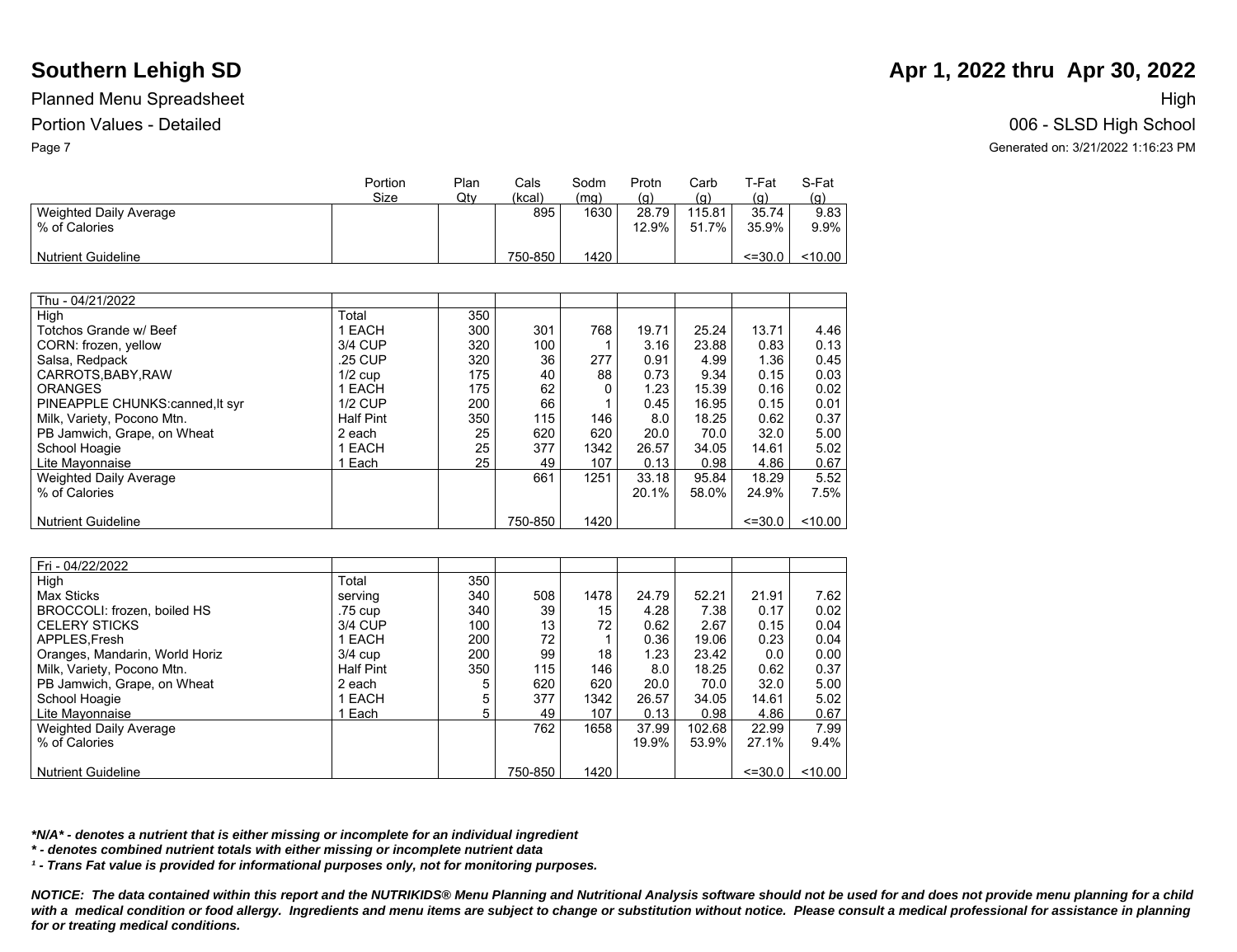|                                   | Portion          | Plan | Cals    | Sodm | Protn | Carb  | T-Fat       | S-Fat   |
|-----------------------------------|------------------|------|---------|------|-------|-------|-------------|---------|
|                                   | Size             | Qtv  | (kcal)  | (mq) | (q)   | (q)   | (q)         | (q)     |
| Mon - 04/25/2022                  |                  |      |         |      |       |       |             |         |
| High                              | Total            | 350  |         |      |       |       |             |         |
| <b>CHICKEN NUGGETS, Tyson</b>     | 7 each           | 330  | 322     | 826  | 23.8  | 16.8  | 18.2        | 3.50    |
| Roll, dinner, wheat               | 1 each           | 330  | 80      | 150  | 3.0   | 15.0  | 0.5         | 0.00    |
| <b>BBQ Sauce SLSD</b>             | 1 OZ             | 175  | 33      | 235  | 0.28  | 8.69  | 0.04        | 0.00    |
| CARROTS: frozen. boiled           | 3/4 CUP          | 300  | 41      | 65   | 0.64  | 8.46  | 0.74        | 0.13    |
| <b>CELERY STICKS</b>              | $1/2$ CUP        | 75   | 8       | 48   | 0.41  | 1.78  | 0.1         | 0.03    |
| Ranch, Lite Cup                   | 1 each           | 25   | 150     | 390  | 1.0   | 2.0   | 15.0        | 2.50    |
| <b>BANANAS</b>                    | 1 EACH           | 225  | 105     |      | 1.29  | 26.95 | 0.39        | 0.13    |
| APPLESAUCE: cnnd, unswtnd, +vit C | <b>1/2 CUP</b>   | 200  | 51      | 2    | 0.21  | 13.75 | 0.12        | 0.01    |
| Milk, Variety, Pocono Mtn.        | <b>Half Pint</b> | 350  | 115     | 146  | 8.0   | 18.25 | 0.62        | 0.37    |
| PB Jamwich, Grape, on Wheat       | 2 each           | 20   | 620     | 620  | 20.0  | 70.0  | 32.0        | 5.00    |
| School Hoagie                     | 1 EACH           | 0    |         |      | 0.0   | 0.0   | 0.0         | 0.00    |
| Lite Mayonnaise                   | 1 Each           | 0    | 0       |      | 0.0   | 0.0   | 0.0         | 0.00    |
| <b>Weighted Daily Average</b>     |                  |      | 690     | 1315 | 36.20 | 89.54 | 22.16       | 4.35    |
| % of Calories                     |                  |      |         |      | 21.0% | 51.9% | 28.9%       | 5.7%    |
|                                   |                  |      |         |      |       |       |             |         |
| <b>Nutrient Guideline</b>         |                  |      | 750-850 | 1420 |       |       | $\leq 30.0$ | < 10.00 |

| Tue - 04/26/2022                  |                  |     |         |      |       |        |             |       |
|-----------------------------------|------------------|-----|---------|------|-------|--------|-------------|-------|
| High                              | Total            | 350 |         |      |       |        |             |       |
| Pierogies, Mrs T                  | <b>SERVING</b>   | 310 | 270     | 710  | 10.0  | 39.0   | 8.0         | 4.00  |
| <b>MEAT BALLS</b>                 | 2 EACH           | 310 | 206     | 121  | 16.24 | 7.96   | 11.79       | 4.35  |
| Sauce, Spaghetti Redpack          | <b>1/2 CUP</b>   | 250 | 73      | 553  | 1.81  | 9.98   | 2.72        | 0.91  |
| Roll. dinner, wheat               | 1 each           | 310 | 80      | 150  | 3.0   | 15.0   | 0.5         | 0.00  |
| BROCCOLI: frozen, boiled HS       | .75 cup          | 300 | 39      | 15   | 4.28  | 7.38   | 0.17        | 0.02  |
| CARROTS.BABY.RAW                  | $1/2$ cup        | 150 | 40      | 88   | 0.73  | 9.34   | 0.15        | 0.03  |
| <b>BANANAS</b>                    | 1 EACH           | 150 | 105     |      | 1.29  | 26.95  | 0.39        | 0.13  |
| APPLESAUCE: cnnd, unswtnd, +vit C | 3/4 CUP          | 200 | 77      | 4    | 0.31  | 20.62  | 0.18        | 0.01  |
| Milk, Variety, Pocono Mtn.        | <b>Half Pint</b> | 350 | 115     | 146  | 8.0   | 18.25  | 0.62        | 0.37  |
| PB Jamwich, Grape, on Wheat       | 2 each           | 40  | 620     | 620  | 20.0  | 70.0   | 32.0        | 5.00  |
| School Hoagie, Elem               | 1 EACH           | 0   |         | O    | 0.0   | 0.0    | 0.0         | 0.00  |
| Mayonnaise, packet                | 1 EACH           | 0   |         |      | 0.0   | 0.0    | 0.0         | 0.00  |
| <b>Weighted Daily Average</b>     |                  |     | 869     | 1535 | 42.18 | 121.92 | 24.68       | 9.09  |
| % of Calories                     |                  |     |         |      | 19.4% | 56.1%  | 25.6%       | 9.4%  |
|                                   |                  |     |         |      |       |        |             |       |
| <b>Nutrient Guideline</b>         |                  |     | 750-850 | 1420 |       |        | $\leq 30.0$ | 10.00 |

*\*N/A\* - denotes a nutrient that is either missing or incomplete for an individual ingredient*

*\* - denotes combined nutrient totals with either missing or incomplete nutrient data*

*¹ - Trans Fat value is provided for informational purposes only, not for monitoring purposes.*

*NOTICE: The data contained within this report and the NUTRIKIDS® Menu Planning and Nutritional Analysis software should not be used for and does not provide menu planning for a child*  with a medical condition or food allergy. Ingredients and menu items are subject to change or substitution without notice. Please consult a medical professional for assistance in planning *for or treating medical conditions.*

# **Southern Lehigh SD Apr 1, 2022 thru Apr 30, 2022 Apr 1, 2022 thru Apr 30, 2022**

Portion Values - Detailed 006 - SLSD High School Page 8 Generated on: 3/21/2022 1:16:23 PM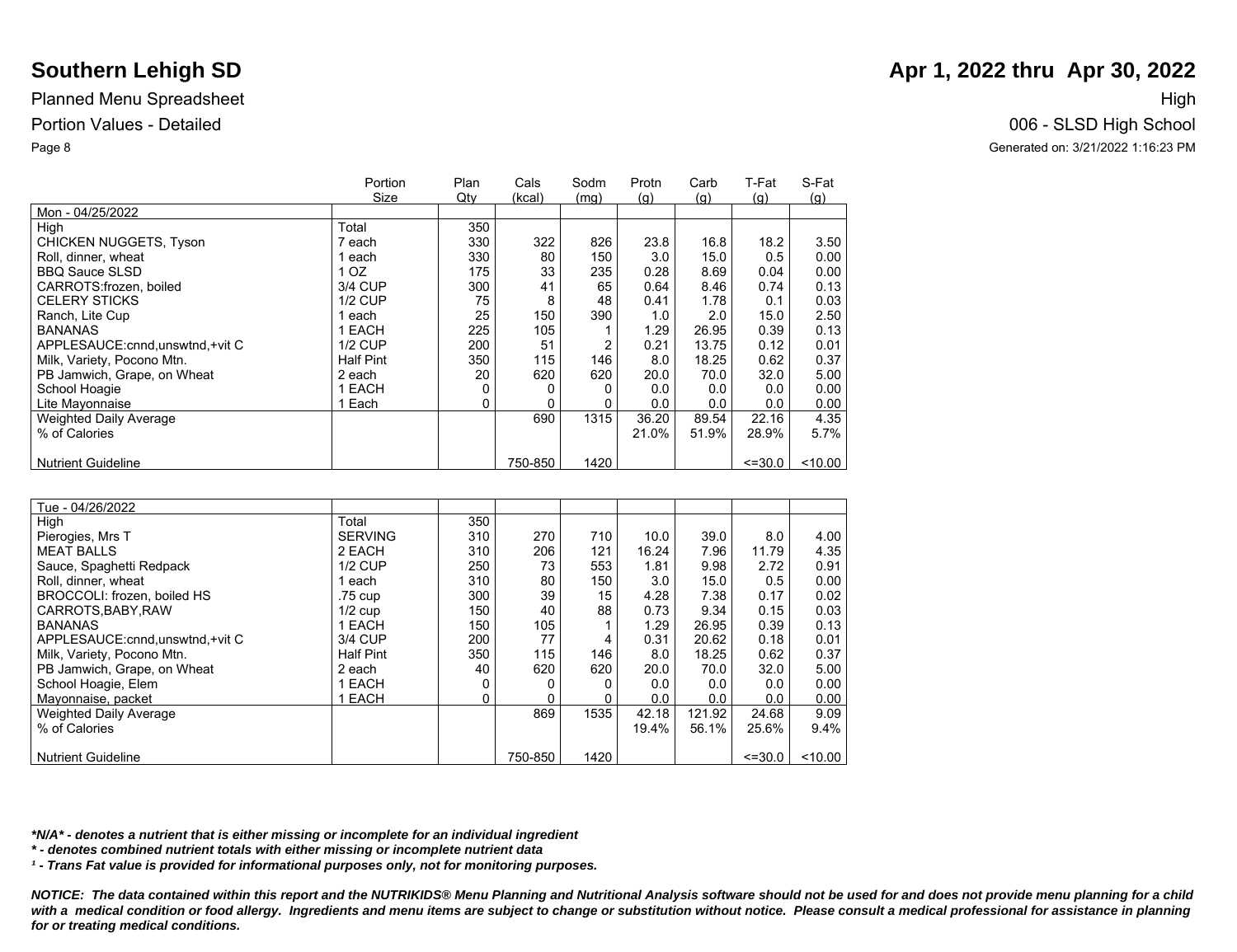|                                | Portion          | Plan | Cals    | Sodm | Protn | Carb   | T-Fat       | S-Fat     |
|--------------------------------|------------------|------|---------|------|-------|--------|-------------|-----------|
|                                | Size             | Qty  | (kcal)  | (mq) | (q)   | (q)    | (q)         | (g)       |
| Wed - 04/27/2022               |                  |      |         |      |       |        |             |           |
| High                           | Total            | 350  |         |      |       |        |             |           |
| Sausage, Egg and Cheese Muffin | each             | 300  | 407     | 889  | 9.3   | 27.7   | 23.9        | 7.11      |
| <b>Baked Beans SLSD</b>        | 3/4 CUP          | 300  | 273     | 547  | 9.85  | 64.83  | 0.82        | 0.15      |
| <b>CELERY STICKS</b>           | <b>1/2 CUP</b>   | 50   | 8       | 48   | 0.41  | 1.78   | 0.1         | 0.03      |
| Ranch, Dressing PC 12 G        | 1 EACH           | 50   | 67      | 100  | 0.2   | 0.7    | 7.0         | 1.10      |
| Apples, Sliced, pre-bagged     | each             | 250  | 30      |      | 0.0   | 8.0    | 0.0         | 0.00      |
| Peaches, diced                 | $1/2$ cup        | 250  | 63      | 9    | 0.0   | 15.3   | 0.0         | 0.00      |
| Milk, Variety, Pocono Mtn.     | <b>Half Pint</b> | 350  | 115     | 146  | 8.0   | 18.25  | 0.62        | 0.37      |
| PB Jamwich, Grape, on Wheat    | 2 each           | 50   | 620     | 620  | 20.0  | 70.0   | 32.0        | 5.00      |
| School Hoagie                  | 1 EACH           | 0    |         |      | 0.0   | 0.0    | 0.0         | 0.00      |
| Lite Mayonnaise                | 1 Each           | 0    |         |      | 0.0   | 0.0    | 0.0         | 0.00      |
| <b>Weighted Daily Average</b>  |                  |      | 864     | 1493 | 27.36 | 124.56 | 27.40       | 7.47      |
| % of Calories                  |                  |      |         |      | 12.7% | 57.7%  | 28.6%       | 7.8%      |
|                                |                  |      |         |      |       |        |             |           |
| <b>Nutrient Guideline</b>      |                  |      | 750-850 | 1420 |       |        | $\leq 30.0$ | $<$ 10.00 |

| Thu - 04/28/2022                  |                  |     |         |      |       |        |             |         |
|-----------------------------------|------------------|-----|---------|------|-------|--------|-------------|---------|
| High                              | Total            | 400 |         |      |       |        |             |         |
| Chicken Turnover                  | <b>SERVINGS</b>  | 385 | 353     | 354  | 15.08 | 19.51  | 23.34       | 6.60    |
| Potatoes, Mashed                  | 1 each           | 385 | 94      | 361  | 2.02  | 15.0   | 3.03        | 1.28    |
| Roll, dinner, wheat               | 1 each           | 385 | 80      | 150  | 3.0   | 15.0   | 0.5         | 0.00    |
| Gravy, Thick                      | 1 <sub>OZ</sub>  | 385 | 12      | 177  | 0.19  | 2.36   | 0.18        | 0.06    |
| CORN: frozen, yellow              | 3/4 CUP          | 275 | 100     |      | 3.16  | 23.88  | 0.83        | 0.13    |
| <b>CELERY STICKS</b>              | 3/4 CUP          | 45  | 13      | 72   | 0.62  | 2.67   | 0.15        | 0.04    |
| Italian dressing, PC              | 1 EACH           | 45  | 10      | 109  | 0.0   | 1.0    | 1.0         | 0.00    |
| <b>BANANAS</b>                    | 1 EACH           | 250 | 105     |      | 1.29  | 26.95  | 0.39        | 0.13    |
| APPLESAUCE: cnnd, unswtnd, +vit C | 3/4 CUP          | 235 | 77      | 4    | 0.31  | 20.62  | 0.18        | 0.01    |
| Milk, Variety, Pocono Mtn.        | <b>Half Pint</b> | 400 | 115     | 146  | 8.0   | 18.25  | 0.62        | 0.37    |
| PB Jamwich, Grape, on Wheat       | 2 each           | 15  | 620     | 620  | 20.0  | 70.0   | 32.0        | 5.00    |
| School Hoagie                     | 1 EACH           |     |         | 0    | 0.0   | 0.0    | 0.0         | 0.00    |
| Lite Mayonnaise                   | 1 Each           | 0   |         |      | 0.0   | 0.0    | 0.0         | 0.00    |
| <b>Weighted Daily Average</b>     |                  |     | 839     | 1196 | 31.51 | 116.60 | 28.91       | 8.38    |
| % of Calories                     |                  |     |         |      | 15.0% | 55.6%  | 31.0%       | $9.0\%$ |
|                                   |                  |     |         |      |       |        |             |         |
| <b>Nutrient Guideline</b>         |                  |     | 750-850 | 1420 |       |        | $\leq 30.0$ | 10.00   |

*\*N/A\* - denotes a nutrient that is either missing or incomplete for an individual ingredient*

*\* - denotes combined nutrient totals with either missing or incomplete nutrient data*

*¹ - Trans Fat value is provided for informational purposes only, not for monitoring purposes.*

*NOTICE: The data contained within this report and the NUTRIKIDS® Menu Planning and Nutritional Analysis software should not be used for and does not provide menu planning for a child*  with a medical condition or food allergy. Ingredients and menu items are subject to change or substitution without notice. Please consult a medical professional for assistance in planning *for or treating medical conditions.*

# **Southern Lehigh SD Apr 1, 2022 thru Apr 30, 2022 Apr 1, 2022 thru Apr 30, 2022**

Portion Values - Detailed 006 - SLSD High School Page 9 Generated on: 3/21/2022 1:16:23 PM